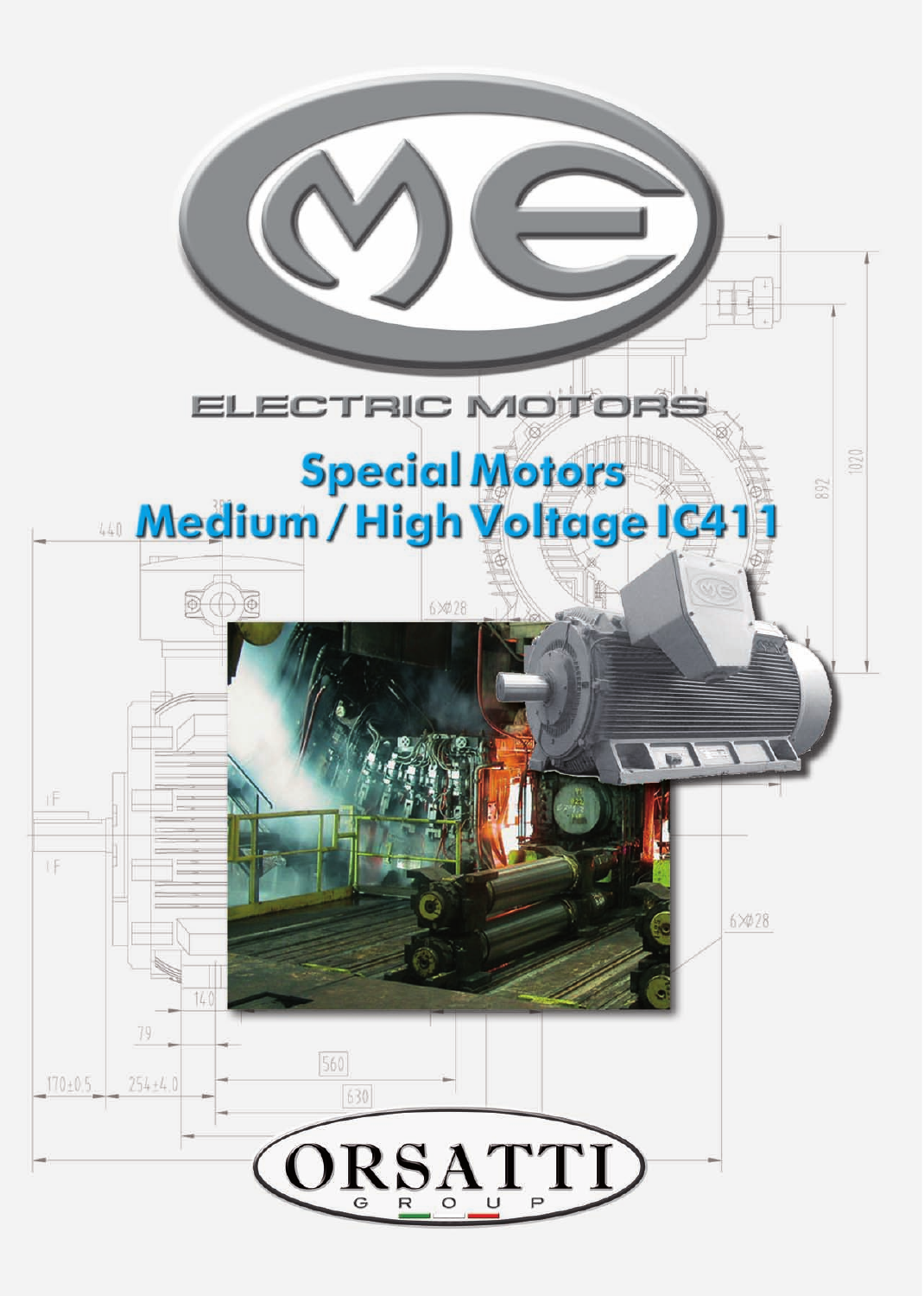MOTORI STANDARD IN GHISA

 $6 \times 28$ 

| <b>TECHNICAL DATA OME series HV Compact Enclosure Motor</b>             |                 |              |                                   |              |                 |                   |                            |                            |                                  |                           |                |
|-------------------------------------------------------------------------|-----------------|--------------|-----------------------------------|--------------|-----------------|-------------------|----------------------------|----------------------------|----------------------------------|---------------------------|----------------|
| IP 55, IC 411, Insulation Class F, temperature rise Class B, 3000V-50HZ |                 |              |                                   |              |                 |                   |                            |                            |                                  |                           |                |
| <b>TYPE</b>                                                             | Rated<br>output | Voltage      | <b>Rated</b><br><b>Current at</b> | <b>Speed</b> | Power<br>factor | <b>Efficiency</b> | <b>Torque</b><br><b>Tn</b> | <b>Starting</b><br>Current | <b>Starting</b><br><b>Torque</b> | Pull-out<br><b>Torque</b> | Weight<br>(B3) |
|                                                                         | <b>KW</b>       | $\mathsf{V}$ | $\mathsf{A}$                      | r.p.m.       | $\cos \varphi$  | ή                 | <b>Nm</b>                  | I st/In                    | Tst/Tn                           | Tmax/Tn                   | Kg             |
| <b>OME 355 A-2</b>                                                      | 185             | 3000         | 45.2                              | 3000         | 0.84            | 93.9              | 589                        | 2                          | 0.7                              | 7                         | 1550           |
| <b>OME 355 B-2</b>                                                      | 200             | 3000         | 48.8                              | 3000         | 0.84            | 94                | 637                        | 2                          | 0.7                              | 7                         | 1600           |
| <b>OME 355 C-2</b>                                                      | 220             | 3000         | 53.6                              | 3000         | 0.84            | 94.2              | 700                        | 2                          | 0.7                              | 7                         | 1650           |
| <b>OME 355 D-2</b>                                                      | 250             | 3000         | 60.6                              | 3000         | 0.84            | 94.4              | 796                        | 2                          | 0.7                              | 7                         | 1700           |
| <b>OME 355 E-2</b>                                                      | 280             | 3000         | 66.2                              | 3000         | 0.86            | 94.6              | 891                        | 2                          | 0.7                              | 7                         | 1750           |
| <b>OME 400 A-2</b>                                                      | 315             | 3000         | 74.4                              | 3000         | 0.86            | 94.8              | 1.003                      | 2                          | 0.7                              | 7                         | 2450           |
| <b>OME 400 B-2</b>                                                      | 355             | 3000         | 83.8                              | 3000         | 0.86            | 94.9              | 1.130                      | 2                          | 0.7                              | 7                         | 2500           |
| <b>OME 400 C-2</b>                                                      | 400             | 3000         | 94.2                              | 3000         | 0.86            | 95.1              | 1.273                      | 2                          | 0.7                              | 7                         | 2550           |
| <b>OME 400 D-2</b>                                                      | 450             | 3000         | 105.8                             | 3000         | 0.86            | 95.2              | 1.433                      | 2                          | 0.7                              | 7                         | 2600           |
| <b>OME 450 A-2</b>                                                      | 500             | 3000         | 116                               | 3000         | 0.87            | 95.3              | 1.592                      | 2                          | 0.7                              | 7                         | 3450           |
| <b>OME 450 B-2</b>                                                      | 560             | 3000         | 129.8                             | 3000         | 0.87            | 95.4              | 1.783                      | 2                          | 0.7                              | 7                         | 3580           |
| <b>OME 450 C-2</b>                                                      | 630             | 3000         | 146                               | 3000         | 0.87            | 95.5              | 2.006                      | 2                          | 0.7                              | 7                         | 3650           |
| <b>OME 450 D-2</b>                                                      | 710             | 3000         | 164.2                             | 3000         | 0.87            | 95.7              | 2.260                      | $\overline{2}$             | 0.7                              | 7                         | 3880           |
| <b>OME 500 A-2</b>                                                      | 800             | 3000         | 183                               | 3000         | 0.88            | 95.6              | 2.547                      | 2                          | 0.7                              | 7                         | 5600           |
| <b>OME 500 B-2</b>                                                      | 900             | 3000         | 205.6                             | 3000         | 0.88            | 95.7              | 2.865                      | 2                          | 0.7                              | 7                         | 5800           |
| <b>OME 500 C-2</b>                                                      | 1000            | 3000         | 228                               | 3000         | 0.88            | 95.9              | 3.183                      | 2                          | 0.7                              | 7                         | 5950           |
| <b>OME 500 D-2</b>                                                      | 1120            | 3000         | 255.2                             | 3000         | 0.88            | 96                | 3.565                      | 2                          | 0.7                              | 7                         | 6100           |
| <b>OME 560 A-2</b>                                                      | 1250            | 3000         | 281.2                             | 3000         | 0.89            | 96.1              | 3.979                      | 2                          | 0.7                              | 7                         | 9450           |
| <b>OME 560 B-2</b>                                                      | 1400            | 3000         | 314.4                             | 3000         | 0.89            | 96.3              | 4.457                      | 2                          | 0.7                              | 7                         | 9800           |
| <b>OME 560 C-2</b>                                                      | 1600            | 3000         | 394.6                             | 3000         | 0.89            | 95.5              | 5.093                      | $\overline{\mathbf{2}}$    | 0.7                              | $\overline{\mathbf{z}}$   | 11250          |
| <b>OME 355 A-4</b>                                                      | 185             | 3000         | 45.4                              | 1500         | 0.84            | 93.7              | 1.178                      | $\overline{\mathbf{2}}$    | 0.8                              | $\overline{7}$            | 1650           |
| <b>OME 355 B-4</b>                                                      | 200             | 3000         | 48.8                              | 1500         | 0.84            | 93.9              | 1.273                      | $\overline{\mathbf{2}}$    | 0.8                              | 6.5                       | 1680           |
| <b>OME 355 C-4</b>                                                      | 220             | 3000         | 53.6                              | 1500         | 0.84            | 94.1              | 1.401                      | $\overline{\mathbf{2}}$    | 0.8                              | 6.5                       | 1850           |
| <b>OME 355 D-4</b>                                                      | 250             | 3000         | 60.8                              | 1500         | 0.84            | 94.3              | 1.592                      | 2                          | 0.8                              | 6.5                       | 2050           |
| <b>OME 355 E-4</b>                                                      | 280             | 3000         | 67.8                              | 1500         | 0.84            | 94.5              | 1.783                      | $\mathbf{2}$               | 0.8                              | 6.5                       | 2100           |
| <b>OME 400 A-4</b>                                                      | 315             | 3000         | 75.4                              | 1500         | 0.85            | 94.6              | 2.006                      | 2                          | 0.8                              | 6.5                       | 2250           |
| <b>OME 400 B-4</b>                                                      | 355             | 3000         | 84.8                              | 1500         | 0.85            | 94.8              | 2.260                      | $\overline{\mathbf{2}}$    | 0.8                              | 6.5                       | 2610           |
| <b>OME 400 C-4</b>                                                      | 400             | 3000         | 95.4                              | 1500         | 0.85            | 95                | 2.547                      | $\mathbf{2}$               | 0.8                              | 6.5                       | 2750           |
| <b>OME 400 D-4</b>                                                      | 450             | 3000         | 107                               | 1500         | 0.85            | 95.5              | 2.865                      | $\overline{\mathbf{2}}$    | 0.8                              | 6.5                       | 2810           |
| <b>OME 450 A-4</b>                                                      | 500             | 3000         | 117.4                             | 1500         | 0.86            | 95.3              | 3.183                      | $\overline{\mathbf{2}}$    | 0.8                              | 6.5                       | 3580           |
| <b>OME 450 B-4</b>                                                      | 560             | 3000         | 131.4                             | 1500         | 0.86            | 95.4              | 3.565                      | $\overline{\mathbf{2}}$    | 0.8                              | 6.5                       | 3650           |
| <b>OME 450 C-4</b>                                                      | 630             | 3000         | 147.6                             | 1500         | 0.86            | 95.5              | 4.011                      | $\overline{2}$             | 0.8                              | 6.5                       | 3750           |
| <b>OME 450 D-4</b>                                                      | 710             | 3000         | 166.2                             | 1500         | 0.86            | 85.6              | 4.520                      | $\overline{\mathbf{2}}$    | 0.8                              | 6.5                       | 3800           |

3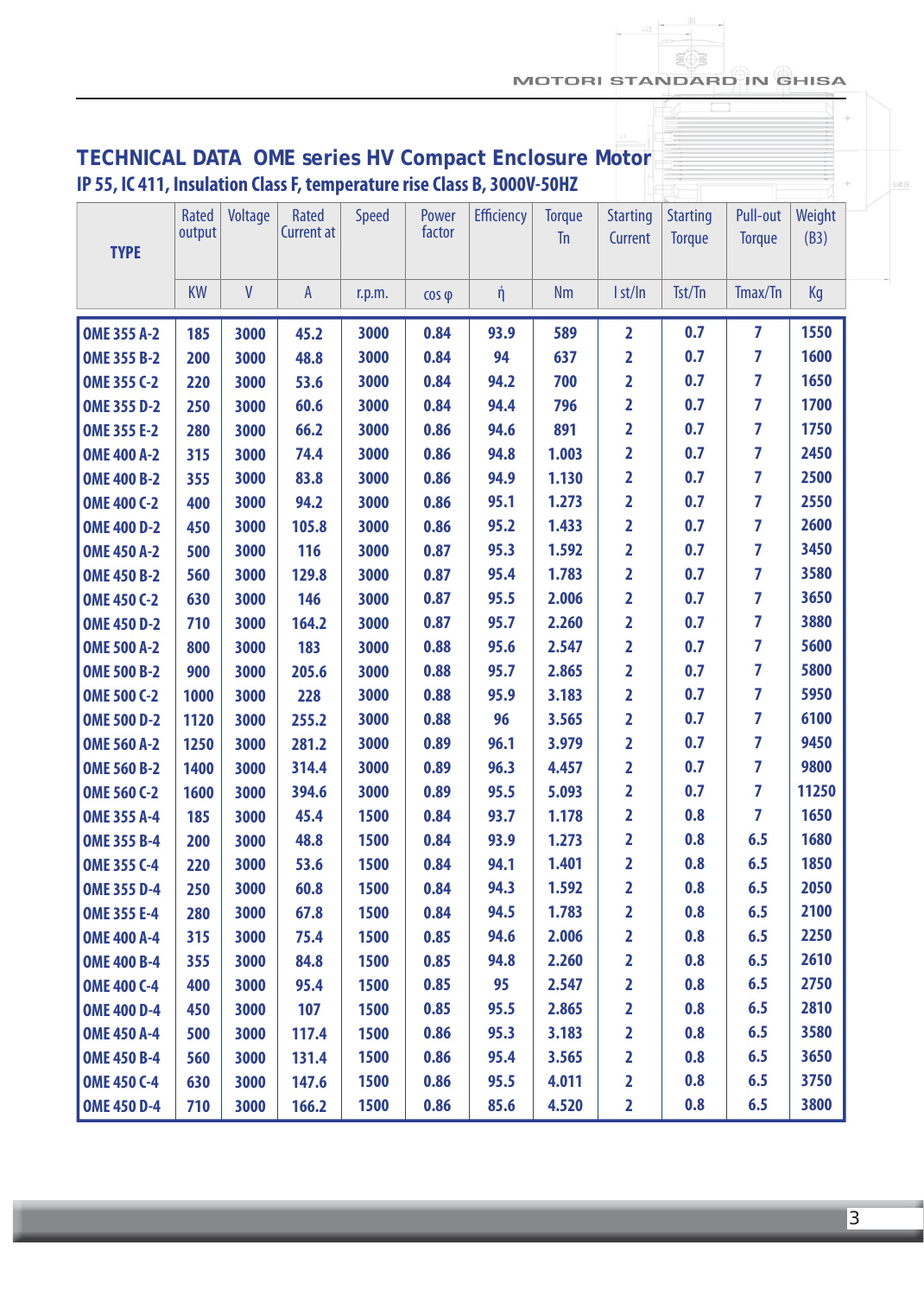

| <b>TYPE</b>        | Rated<br>output | Voltage | Rated<br><b>Current at</b> | <b>Speed</b> | Power<br>factor | <b>Efficiency</b> | <b>Torque</b><br><b>Tn</b> | <b>Starting</b><br>Current | <b>Starting</b><br><b>Torque</b> | <b>Pull-out</b><br><b>Torque</b> | <b>Weight</b><br>(B3) |
|--------------------|-----------------|---------|----------------------------|--------------|-----------------|-------------------|----------------------------|----------------------------|----------------------------------|----------------------------------|-----------------------|
|                    | <b>KW</b>       | V       | $\overline{A}$             | r.p.m.       | $\cos \varphi$  | $\not\eta$        | <b>Nm</b>                  | I st/In                    | Tst/Tn                           | Tmax/Tn                          | Kg                    |
| <b>OME 500 A-4</b> | 800             | 3000    | 187.2                      | 1500         | 0.86            | 95.4              | 5.093                      | $\overline{2}$             | 0.8                              | 6.5                              | 5850                  |
| <b>OME 500 B-4</b> | 900             | 3000    | 210.2                      | 1500         | 0.86            | 95.8              | 5.730                      | $\overline{2}$             | 0.8                              | 6.5                              | 5980                  |
| <b>OME 500 C-4</b> | 1000            | 3000    | 23.4                       | 1500         | 0.86            | 95.9              | 6.367                      | 2                          | 0.8                              | 6.5                              | 6120                  |
| <b>OME 500 D-4</b> | 1120            | 3000    | 261                        | 1500         | 0.86            | 96                | 7.131                      | $\overline{2}$             | 0.8                              | 6.5                              | 6300                  |
| <b>OME 560 A-4</b> | 1250            | 3000    | 287.8                      | 1500         | 0.87            | 96.1              | 7.958                      | $\overline{2}$             | 0.7                              | 6.5                              | 9550                  |
| <b>OME 560 B-4</b> | 1400            | 3000    | 322                        | 1500         | 0.87            | 96.2              | 8.913                      | 2                          | 0.7                              | 6.5                              | 9900                  |
| <b>OME 560 C-4</b> | 1600            | 3000    | 367.2                      | 1000         | 0.87            | 96.4              | 10.187                     | $\overline{2}$             | 0.7                              | 6.5                              | 11350                 |
| <b>OME 355 D-6</b> | 160             | 3000    | 41.2                       | 1000         | 0.8             | 93.4              | 1.528                      | $\overline{2}$             | 0.8                              | 6                                | 1680                  |
| <b>OME 355 E-6</b> | 185             | 3000    | 47.6                       | 1000         | 0.8             | 93.5              | 1.767                      | 2                          | 0.8                              | 6                                | 1850                  |
| <b>OME 355 F-6</b> | 200             | 3000    | 51.4                       | 1000         | 0.8             | 93.6              | 1.910                      | $\overline{2}$             | 0.8                              | 6                                | 2230                  |
| <b>OME 400 A-6</b> | 200             | 3000    | 55                         | 1000         | 0.82            | 93.8              | 1.910                      | $\overline{2}$             | 0.8                              | 6                                | 2530                  |
| <b>OME 400 B-6</b> | 250             | 3000    | 62.4                       | 1000         | 0.82            | 93.9              | 2.388                      | 2                          | 0.8                              | 6                                | 2580                  |
| <b>OME 400 C-6</b> | 280             | 3000    | 69.8                       | 1000         | 0.82            | 94.1              | 2.674                      | $\overline{2}$             | 0.8                              | 6                                | 2650                  |
| <b>OME 400 D-6</b> | 315             | 3000    | 78.4                       | 1000         | 0.82            | 94.3              | 3.008                      | $\overline{2}$             | 0.8                              | 6                                | 2750                  |
| <b>OME 450 A-6</b> | 355             | 3000    | 87.2                       | 1000         | 0.83            | 94.5              | 3.390                      | 2                          | 0.8                              | 6                                | 3580                  |
| <b>OME 450 B-6</b> | 400             | 3000    | 98                         | 1000         | 0.83            | 94.6              | 3.820                      | $\overline{2}$             | 0.8                              | 6                                | 3650                  |
| <b>OME 450 C-6</b> | 450             | 3000    | 110.2                      | 1000         | 0.83            | 94.7              | 4.298                      | $\overline{2}$             | 0.8                              | 6                                | 3780                  |
| <b>OME 450 D-6</b> | 500             | 3000    | 122.2                      | 1000         | 0.83            | 94.9              | 4.775                      | 2                          | 0.8                              | 6                                | 3850                  |
| <b>OME 500 A-6</b> | 560             | 3000    | 136.6                      | 1000         | 0.83            | 95.1              | 5.348                      | $\overline{2}$             | 0.8                              | 6                                | 5750                  |
| <b>OME 500 B-6</b> | 630             | 3000    | 153.4                      | 1000         | 0.83            | 95.2              | 6.017                      | $\overline{2}$             | 0.8                              | 6                                | 5990                  |
| <b>OME 500 C-6</b> | 710             | 3000    | 172.8                      | 1000         | 0.83            | 95.3              | 6.781                      | 2                          | 0.8                              | 6                                | 6150                  |
| <b>OME 500 D-6</b> | 800             | 3000    | 194.4                      | 1000         | 0.83            | 95.4              | 7.640                      | $\overline{2}$             | 0.8                              | 6                                | 6350                  |
| <b>OME 560 A-6</b> | 900             | 3000    | 215.6                      | 1000         | 0.84            | 95.6              | 8.595                      | $\overline{2}$             | 0.7                              | 6                                | 9880                  |
| <b>OME 560 B-6</b> | 1000            | 3000    | 239.4                      | 1000         | 0.84            | 95.7              | 9.550                      | $\overline{\mathbf{2}}$    | 0.7                              | 6                                | 10030                 |
| <b>OME 560 C-6</b> | 1120            | 3000    | 267.8                      | 1000         | 0.84            | 95.8              | 10.696                     | $\overline{\mathbf{2}}$    | 0.7                              | 6                                | 11000                 |
| <b>OME 560 D-6</b> | 1250            | 3000    | 298.6                      | 1000         | 0.84            | 95.9              | 11.938                     | 2                          | 0.7                              | 6                                | 11500                 |
| <b>OME 400 A-8</b> | 160             | 3000    | 43.4                       | 750          | 0.76            | 93.2              | 2.037                      | 2                          | 0.8                              | 5.5                              | 2250                  |
| <b>OME 400 B-8</b> | 185             | 3000    | 50.2                       | 750          | 0.76            | 93.3              | 2.356                      | $\overline{\mathbf{2}}$    | 0.8                              | 5.5                              | 2300                  |
| <b>OME 400 C-8</b> | 200             | 3000    | 53.4                       | 750          | 0.77            | 96.5              | 2.547                      | 2                          | 0.8                              | 5.5                              | 2400                  |
| <b>OME 400 D-8</b> | 220             | 3000    | 58.6                       | 750          | 0.77            | 93.7              | 2.801                      | 2                          | 0.8                              | 5.5                              | 2450                  |
| <b>OME 450 A-8</b> | 250             | 3000    | 65.6                       | 750          | 0.78            | 93.9              | 3.183                      | $\overline{\mathbf{2}}$    | 0.8                              | 5.5                              | 3600                  |
| <b>OME 450 B-8</b> | 280             | 3000    | 73.4                       | 750          | 0.78            | 94.1              | 3.565                      | 2                          | 0.8                              | 5.5                              | 3650                  |
| <b>OME 450 C-8</b> | 315             | 3000    | 82.6                       | 750          | 0.78            | 94.2              | 4.011                      | 2                          | 0.8                              | 5.5                              | 3800                  |
| <b>OME 450 D-8</b> | 355             | 3000    | 92.8                       | 750          | 0.78            | 94.4              | 4.520                      | $\overline{2}$             | 0.8                              | 5.5                              | 3850                  |

 $rac{1010}{740}$ 

7

F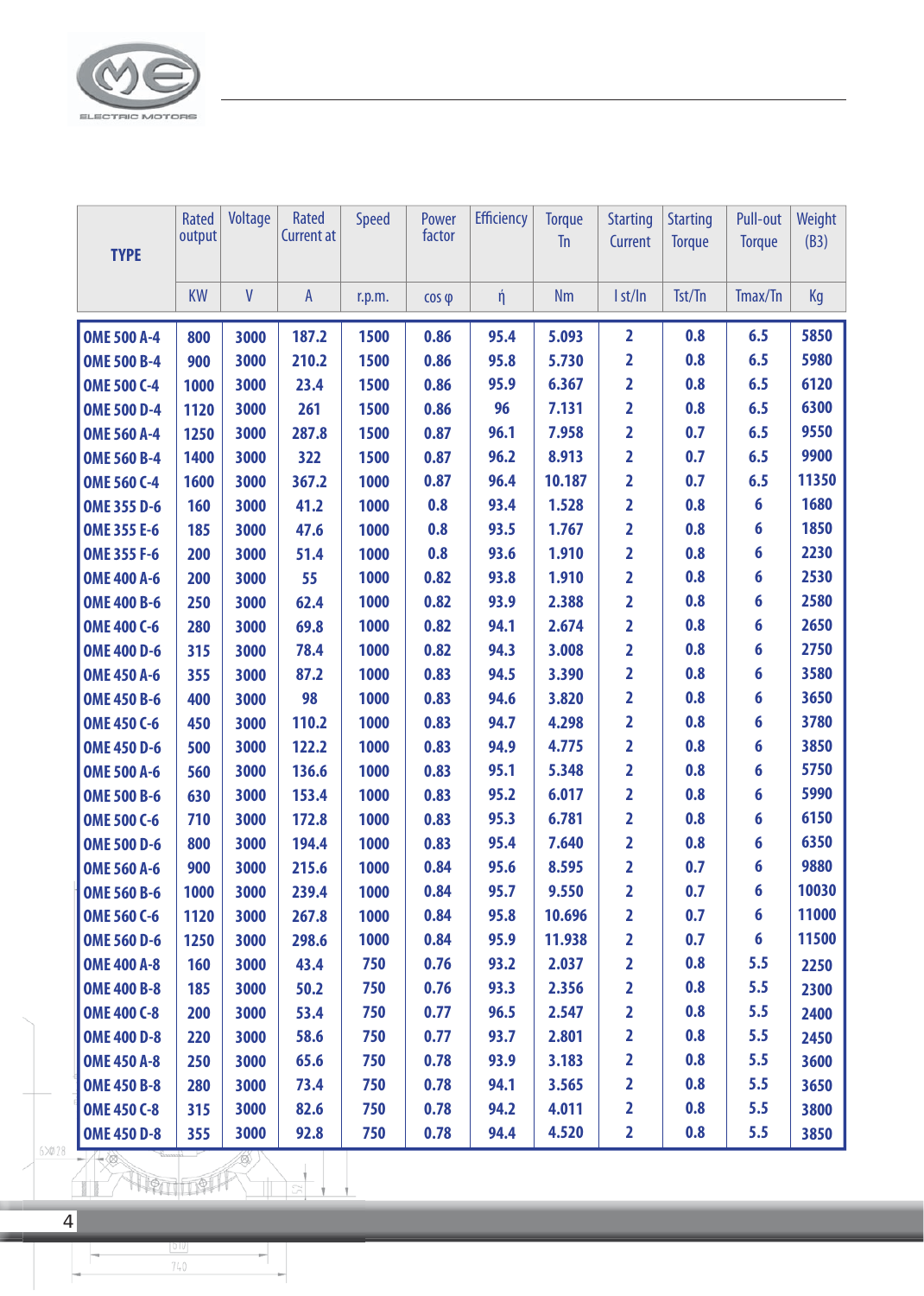#### MOTORI STANDARD IN GHISA

 $\circledcirc$ 

| IP 55, IC 411, Insulation Class F, temperature rise Class B, 3000V-50HZ |                 |         |                            |              |                 |                   |                     |                            |                                  |                           |                |
|-------------------------------------------------------------------------|-----------------|---------|----------------------------|--------------|-----------------|-------------------|---------------------|----------------------------|----------------------------------|---------------------------|----------------|
| <b>TYPE</b>                                                             | Rated<br>output | Voltage | Rated<br><b>Current at</b> | <b>Speed</b> | Power<br>factor | <b>Efficiency</b> | <b>Torque</b><br>Tn | <b>Starting</b><br>Current | <b>Starting</b><br><b>Torque</b> | Pull-out<br><b>Torque</b> | Weight<br>(B3) |
|                                                                         | <b>KW</b>       | V       | $\mathsf{A}$               | r.p.m.       | $\cos \varphi$  | ή                 | <b>Nm</b>           | I st/In                    | Tst/Tn                           | Tmax/Tn                   | Kg             |
| <b>OME 500 A-8</b>                                                      | 400             | 3000    | 103.2                      | 750          | 0.79            | 94.5              | 5.093               | $\overline{2}$             | 0.8                              | 5.5                       | 5850           |
| <b>OME 500 B-8</b>                                                      |                 |         |                            |              |                 |                   |                     |                            |                                  |                           | 6000           |
|                                                                         | 450             | 3000    | 115.8                      | 750          | 0.79            | 94.6              | 5.730               | $\overline{\mathbf{z}}$    | 0.8                              | 5.5                       |                |
| <b>OME 500 C-8</b>                                                      | 500             | 3000    | 126.8                      | 750          | 0.8             | 94.8              | 6.367               | $\overline{\mathbf{z}}$    | 0.8                              | 5.5                       | 6200           |
| <b>OME 500 D-8</b>                                                      | 560             | 3000    | 142                        | 750          | 0.8             | 94.9              | 7.131               | $\overline{2}$             | 0.8                              | 5.5                       | 6550           |
| <b>OME 560 A-8</b>                                                      | 630             | 3000    | 157.2                      | 750          | 0.81            | 95.1              | 8.022               | $\mathbf{2}$               | 0.8                              | 5.5                       | 9850           |
| <b>OME 560 B-8</b>                                                      | 710             | 3000    | 176.8                      | 750          | 0.81            | 95.2              | 9.041               | 2                          | 0.8                              | 5.5                       | 10000          |
| <b>OME 560 C-8</b>                                                      | 800             | 3000    | 199.2                      | 750          | 0.81            | 95.3              | 10.187              | $\overline{2}$             | 0.8                              | 5.5                       | 10200          |

### **IP 55, IC 411, Insulation Class F, temperature rise Class B, 6000V-50HZ**

| <b>TYPE</b>        | Rated<br>output | Voltage      | Rated<br><b>Current at</b> | <b>Speed</b> | Power<br>factor | <b>Efficiency</b> | <b>Torque</b><br><b>Tn</b> | <b>Starting</b><br>Current | <b>Starting</b><br><b>Torque</b> | Pull-out<br><b>Torque</b> | Weight<br>(B3) |
|--------------------|-----------------|--------------|----------------------------|--------------|-----------------|-------------------|----------------------------|----------------------------|----------------------------------|---------------------------|----------------|
|                    | <b>KW</b>       | $\mathsf{V}$ | $\overline{A}$             | r.p.m.       | $\cos \varphi$  | $\eta$            | <b>Nm</b>                  | I st/In                    | Tst/Tn                           | Tmax/Tn                   | Kg             |
| <b>OME 355 A-2</b> | 185             | 6000         | 22.6                       | 3000         | 0.84            | 93.9              | 589                        | $\overline{2}$             | 0.7                              | $\overline{7}$            | 1550           |
| <b>OME 355 B-2</b> | 200             | 6000         | 24.4                       | 3000         | 0.84            | 94                | 637                        | 2                          | 0.7                              | 7                         | 1600           |
| <b>OME 355 C-2</b> | 220             | 6000         | 26.8                       | 3000         | 0.84            | 94.2              | 700                        | $\overline{2}$             | 0.7                              | 7                         | 1650           |
| <b>OME 355 D-2</b> | 250             | 6000         | 30.3                       | 3000         | 0.84            | 94.4              | 796                        | $\overline{2}$             | 0.7                              | $\overline{7}$            | 1700           |
| <b>OME 355 E-2</b> | 280             | 6000         | 33.1                       | 3000         | 0.86            | 94.6              | 891                        | $\overline{\mathbf{2}}$    | 0.7                              | 7                         | 1750           |
| <b>OME 400 A-2</b> | 315             | 6000         | 37.2                       | 3000         | 0.86            | 94.8              | 1.003                      | $\overline{2}$             | 0.7                              | $\overline{7}$            | 2450           |
| <b>OME 400 B-2</b> | 355             | 6000         | 41.9                       | 3000         | 0.86            | 94.9              | 1.130                      | $\overline{\mathbf{2}}$    | 0.7                              | 7                         | 2500           |
| <b>OME 400 C-2</b> | 400             | 6000         | 47.1                       | 3000         | 0.86            | 95.1              | 1.273                      | $\overline{\mathbf{2}}$    | 0.7                              | $\overline{7}$            | 2550           |
| <b>OME 400 D-2</b> | 450             | 6000         | 52.9                       | 3000         | 0.86            | 95.2              | 1.433                      | $\overline{\mathbf{2}}$    | 0.7                              | 7                         | 2600           |
| <b>OME 450 A-2</b> | 500             | 6000         | 58                         | 3000         | 0.87            | 95.3              | 1.592                      | $\overline{\mathbf{2}}$    | 0.7                              | 7                         | 3450           |
| <b>OME 450 B-2</b> | 560             | 6000         | 64.9                       | 3000         | 0.87            | 95.4              | 1.783                      | $\overline{\mathbf{2}}$    | 0.7                              | 7                         | 3580           |
| <b>OME 450 C-2</b> | 630             | 6000         | 73                         | 3000         | 0.87            | 95.5              | 2.006                      | $\overline{\mathbf{2}}$    | 0.7                              | 7                         | 3650           |
| <b>OME 450 D-2</b> | 710             | 6000         | 82.1                       | 3000         | 0.87            | 95.7              | 2.260                      | $\overline{\mathbf{2}}$    | 0.7                              | 7                         | 3880           |
| <b>OME 500 A-2</b> | 800             | 6000         | 91.5                       | 3000         | 0.88            | 95.6              | 2.547                      | $\overline{2}$             | 0.7                              | 7                         | 5600           |
| <b>OME 500 B-2</b> | 900             | 6000         | 102.8                      | 3000         | 0.88            | 95.7              | 2.865                      | $\overline{\mathbf{2}}$    | 0.7                              | $\overline{7}$            | 5800           |
| <b>OME 500 C-2</b> | 1000            | 6000         | 114                        | 3000         | 0.88            | 95.9              | 3.183                      | $\overline{2}$             | 0.7                              | $\overline{7}$            | 5950           |
| <b>OME 500 D-2</b> | 1120            | 6000         | 127.6                      | 3000         | 0.88            | 96                | 3.565                      | $\overline{\mathbf{2}}$    | 0.7                              | 7                         | 6100           |
| <b>OME 560 A-2</b> | 1250            | 6000         | 140.6                      | 3000         | 0.89            | 96.1              | 3.979                      | $\overline{2}$             | 0.7                              | $\overline{7}$            | 9450           |
| <b>OME 560 B-2</b> | 1400            | 6000         | 157.2                      | 3000         | 0.89            | 96.3              | 4.457                      | $\overline{2}$             | 0.7                              | 7                         | 9800           |
| <b>OME 560 C-2</b> | 1600            | 6000         | 197.3                      | 3000         | 0.89            | 96.5              | 5.093                      | $\overline{2}$             | 0.7                              | 7                         | 11250          |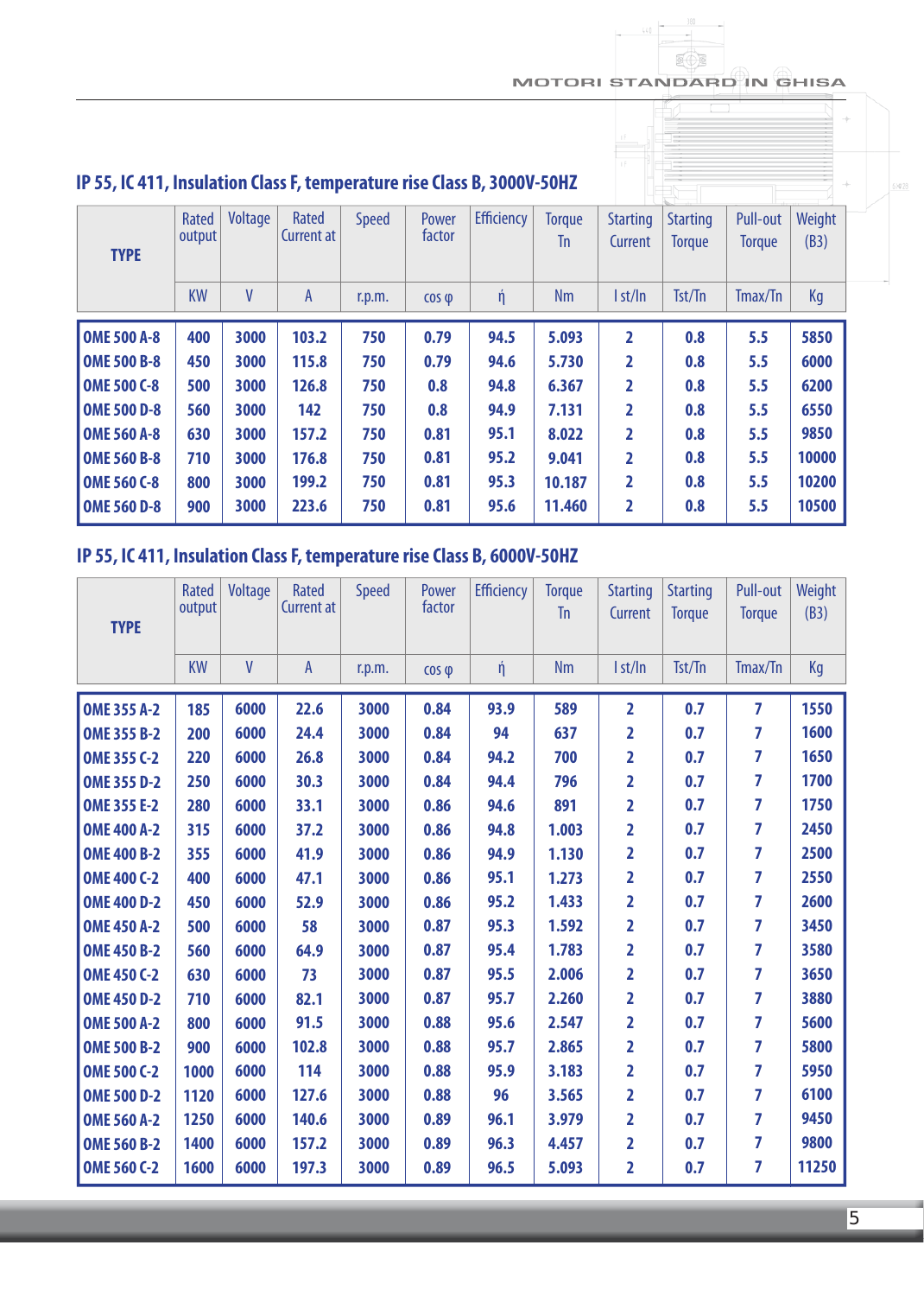

| <b>TYPE</b>                         | Rated<br>output | Voltage      | Rated<br><b>Current at</b> | Speed  | Power<br>factor | <b>Efficiency</b> | <b>Torque</b><br><b>Tn</b> | <b>Starting</b><br>Current | <b>Starting</b><br><b>Torque</b> | Pull-out<br><b>Torque</b> | Weight<br>(B3) |
|-------------------------------------|-----------------|--------------|----------------------------|--------|-----------------|-------------------|----------------------------|----------------------------|----------------------------------|---------------------------|----------------|
|                                     | <b>KW</b>       | $\mathsf{V}$ | $\mathsf{A}$               | r.p.m. | $\cos \phi$     | ή                 | <b>Nm</b>                  | I st/In                    | Tst/Tn                           | Tmax/Tn                   | Kg             |
| <b>OME 355 A-4</b>                  | 185             | 6000         | 22.7                       | 1500   | 0.84            | 93.7              | 1.178                      | $\overline{2}$             | 0.8                              | 6.5                       | 1650           |
| <b>OME 355 B-4</b>                  | 200             | 6000         | 24.4                       | 1500   | 0.84            | 93.9              | 1.273                      | 2                          | 0.8                              | 6.5                       | 1680           |
| <b>OME 355 C-4</b>                  | 220             | 6000         | 26.8                       | 1500   | 0.84            | 94.1              | 1.401                      | 2                          | 0.8                              | 6.5                       | 1850           |
| <b>OME 355 D-4</b>                  | 250             | 6000         | 30.4                       | 1500   | 0.84            | 94.3              | 1.592                      | $\overline{\mathbf{2}}$    | 0.8                              | 6.5                       | 2050           |
| <b>OME 355 E-4</b>                  | 280             | 6000         | 33.9                       | 1500   | 0.84            | 94.5              | 1.783                      | 2                          | 0.8                              | 6.5                       | 2100           |
| <b>OME 400 A-4</b>                  | 315             | 6000         | 37.7                       | 1500   | 0.85            | 94.6              | 2.006                      | 2                          | 0.8                              | 6.5                       | 2250           |
| <b>OME 400 B-4</b>                  | 355             | 6000         | 42.4                       | 1500   | 0.85            | 94.8              | 2.260                      | $\overline{\mathbf{2}}$    | 0.8                              | 6.5                       | 2610           |
| <b>OME 400 C-4</b>                  | 400             | 6000         | 47.7                       | 1500   | 0.85            | 95                | 2.547                      | 2                          | 0.8                              | 6.5                       | 2750           |
| <b>OME 400 D-4</b>                  | 450             | 6000         | 53.5                       | 1500   | 0.85            | 95.5              | 2.865                      | 2                          | 0.8                              | 6.5                       | 2810           |
| <b>OME 450 A-4</b>                  | 500             | 6000         | 58.7                       | 1500   | 0.86            | 95.3              | 3.183                      | $\overline{\mathbf{2}}$    | 0.8                              | 6.5                       | 3580           |
| <b>OME 450 B-4</b>                  | 560             | 6000         | 65.7                       | 1500   | 0.86            | 95.4              | 3.565                      | 2                          | 0.8                              | 6.5                       | 3650           |
| <b>OME 450 D-4</b>                  | 630             | 6000         | 73.8                       | 1500   | 0.86            | 95.5              | 4.011                      | 2                          | 0.8                              | 6.5                       | 3750           |
| <b>OME 450 E-4</b>                  | 710             | 6000         | 83.1                       | 1500   | 0.86            | 95.6              | 4.520                      | 2                          | 0.8                              | 6.5                       | 3800           |
| <b>OME 500 A-4</b>                  | 800             | 6000         | 93.6                       | 1500   | 0.86            | 95.4              | 5.093                      | 2                          | 0.8                              | 6.5                       | 5850           |
| <b>OME 500 B-4</b>                  | 900             | 6000         | 105.1                      | 1500   | 0.86            | 95.8              | 5.730                      | 2                          | 0.8                              | 6.5                       | 5980           |
| <b>OME 500 C-4</b>                  | 1000            | 6000         | 116.7                      | 1500   | 0.86            | 95.9              | 6.367                      | 2                          | 0.8                              | 6.5                       | 6120           |
| <b>OME 500 D-4</b>                  | 1120            | 6000         | 130.5                      | 1500   | 0.86            | 96                | 7.131                      | 2                          | 0.8                              | 6.5                       | 6300           |
| <b>OME 560 A-4</b>                  | 1250            | 6000         | 143.9                      | 1500   | 0.87            | 96.1              | 7.958                      | 2                          | 0.7                              | 6.5                       | 9550           |
| <b>OME 560 B-4</b>                  | 1400            | 6000         | 161                        | 1500   | 0.87            | 96.2              | 8.913                      | 2                          | 0.7                              | 6.5                       | 9900           |
| <b>OME 560 C-4</b>                  | 1600            | 6000         | 183.6                      | 1500   | 0.87            | 96.4              | 10.187                     | 2                          | 0.7                              | 6.5                       | 11350          |
| <b>OME 355 C-6</b>                  | 160             | 6000         | 20.6                       | 1000   | 0.8             | 93.4              | 1.528                      | 2                          | 0.8                              | 6                         | 1680           |
| <b>OME 355 D-6</b>                  | 185             | 6000         | 23.8                       | 1000   | 0.8             | 93.5              | 1.767                      | 2                          | 0.8                              | 6                         | 1850           |
| <b>OME 355 E-6</b>                  | 200             | 6000         | 25.7                       | 1000   | 0.8             | 93.6              | 1.910                      | $\overline{2}$             | 0.8                              | 6                         | 2230           |
| <b>OME 400 A-6</b>                  | 200             | 6000         | 27.5                       | 1000   | 0.82            | 93.8              | 1.910                      | $\overline{\mathbf{2}}$    | 0.8                              | 6                         | 2530           |
| <b>OME 400 B-6</b>                  | 250             | 6000         | 31.2                       | 1000   | 0.82            | 93.9              | 2.388                      | $\overline{2}$             | 0.8                              | 6                         | 2580           |
| <b>OME 400 C-6</b>                  | 280             | 6000         | 34.9                       | 1000   | 0.82            | 94.1              | 2.674                      | $\overline{2}$             | 0.8                              | 6                         | 2650           |
| <b>OME 400 D-6</b>                  | 315             | 6000         | 39.2                       | 1000   | 0.82            | 94.3              | 3.008                      | 2                          | 0.8                              | 6                         | 2750           |
| <b>OME 450 A-6</b>                  | 355             | 6000         | 43.6                       | 1000   | 0.83            | 94.5              | 3.390                      | $\overline{\mathbf{2}}$    | 0.8                              | 6                         | 3580           |
| <b>OME 450 B-6</b>                  | 400             | 6000         | 49                         | 1000   | 0.83            | 94.6              | 3.820                      | $\overline{2}$             | 0.8                              | 6                         | 3650           |
| <b>OME 450 C-6</b>                  | 450             | 6000         | 55.1                       | 1000   | 0.83            | 94.7              | 4.298                      | 2                          | 0.8                              | 6                         | 3780           |
| <b>OME 450 D-6</b>                  | 500             | 6000         | 61.1                       | 1000   | 0.83            | 94.9              | 4.775                      | $\overline{\mathbf{2}}$    | 0.8                              | 6                         | 3850           |
| <b>OME 500 A-6</b>                  | 560             | 6000         | 68.3                       | 1000   | 0.83            | 95.1              | 5.348                      | 2                          | 0.8                              | 6                         | 5750           |
| <b>OME 500 B-6</b>                  | 630             | 6000         | 76.7                       | 1000   | 0.83            | 95.2              | 6.017                      | 2                          | 0.8                              | 6                         | 5990           |
| <b>OME 500 C-6</b>                  | 710             | 6000         | 86.4                       | 1000   | 0.83            | 92.3              | 6.781                      | $\overline{2}$             | 0.8                              | 6                         | 6150           |
| $6 \times 28$<br><b>OME 500 D-6</b> | 800             | 6000         | 97.2                       | 1000   | 0.83            | 95.4              | 7.640                      | $\overline{\mathbf{2}}$    | 0.8                              | 6                         | 6350           |

TT NATION TO  $\mathbf{v}$ 

 $740\,$ 

Ч

F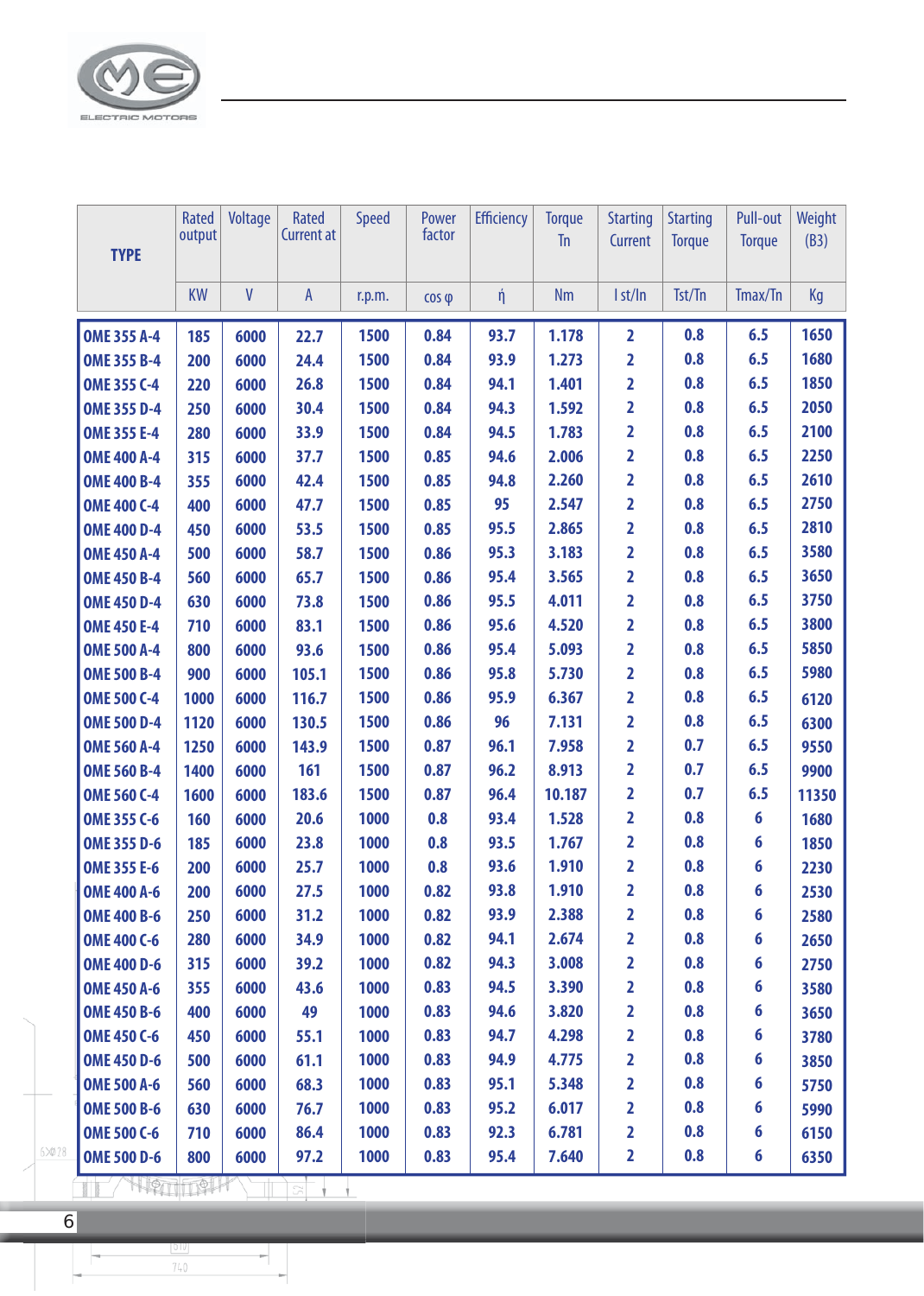#### MOTORI STANDARD IN GHISA

 $\sqrt{2}$ 

| IP 55, IC 411, Insulation Class F, temperature rise Class B, 6000V-50HZ<br><b>TYPE</b> | <b>Rated</b><br>output | Voltage | Rated<br><b>Current at</b> | <b>Speed</b> | Power<br>factor | <b>Efficiency</b> | <b>Torque</b><br><b>Tn</b> | <b>Starting</b><br>Current | <b>Starting</b><br><b>Torque</b> | Pull-out<br><b>Torque</b> | Weight<br>(B3) |
|----------------------------------------------------------------------------------------|------------------------|---------|----------------------------|--------------|-----------------|-------------------|----------------------------|----------------------------|----------------------------------|---------------------------|----------------|
|                                                                                        | <b>KW</b>              | V       | A                          | r.p.m.       | $\cos \varphi$  | ή                 | <b>Nm</b>                  | I st/In                    | Tst/Tn                           | Tmax/Tn                   | Kg             |
| <b>OME 560 A-6</b>                                                                     | 900                    | 6000    | 107.8                      | 1000         | 0.84            | 95.6              | 8.595                      | 2                          | 0.7                              | 6                         | 9880           |
| <b>OME 560 B-6</b>                                                                     | 1000                   | 6000    | 119.7                      | 1000         | 0.84            | 95.7              | 9.550                      | 2                          | 0.7                              | 6                         | 10030          |
| <b>OME 560 C-6</b>                                                                     | 1120                   | 6000    | 133.9                      | 1000         | 0.84            | 95.8              | 10.696                     | 2                          | 0.7                              | 6                         | 11000          |
| <b>OME 560 D-6</b>                                                                     | 1250                   | 6000    | 1493                       | 1000         | 0.84            | 95.9              | 11.938                     | $\overline{\mathbf{2}}$    | 0.7                              | 6                         | 11500          |
| <b>OME 400 A-8</b>                                                                     | 160                    | 6000    | 21.7                       | 750          | 0.76            | 93.2              | 2.037                      | $\overline{2}$             | 0.8                              | 5.5                       | 2250           |
| <b>OME 400 B-8</b>                                                                     | 185                    | 6000    | 25.1                       | 750          | 0.76            | 93.3              | 2.356                      | 2                          | 0.8                              | 5.5                       | 2300           |
| <b>OME 400 C-8</b>                                                                     | 200                    | 6000    | 26.7                       | 750          | 0.77            | 96.5              | 2.547                      | 2                          | 0.8                              | 5.5                       | 2400           |
| <b>OME 400 D-8</b>                                                                     | 220                    | 6000    | 29.3                       | 750          | 0.77            | 93.7              | 2.801                      | 2                          | 0.8                              | 5.5                       | 2450           |
| <b>OME 450 A-8</b>                                                                     | 250                    | 6000    | 32.8                       | 750          | 0.78            | 93.9              | 3.183                      | $\overline{\mathbf{2}}$    | 0.8                              | 5.5                       | 3600           |
| <b>OME 450 B-8</b>                                                                     | 280                    | 6000    | 36.7                       | 750          | 0.78            | 94.1              | 3.565                      | 2                          | 0.8                              | 5.5                       | 3650           |
| <b>OME 450 C-8</b>                                                                     | 315                    | 6000    | 41.3                       | 750          | 0.78            | 94.2              | 4.011                      | 2                          | 0.8                              | 5.5                       | 3800           |
| <b>OME 450 D-8</b>                                                                     | 355                    | 6000    | 46.4                       | 750          | 0.78            | 94.4              | 4.520                      | $\overline{\mathbf{2}}$    | 0.8                              | 5.5                       | 3850           |
| <b>OME 500 A-8</b>                                                                     | 400                    | 6000    | 51.6                       | 750          | 0.79            | 94.5              | 5.093                      | 2                          | 0.8                              | 5.5                       | 5850           |
| <b>OME 500 B-8</b>                                                                     | 450                    | 6000    | 57.9                       | 750          | 0.79            | 94.6              | 5.730                      | 2                          | 0.8                              | 5.5                       | 6000           |
| <b>OME 500 C-8</b>                                                                     | 500                    | 6000    | 63.4                       | 750          | 0.8             | 94.8              | 6.367                      | 2                          | 0.8                              | 5.5                       | 6200           |
| <b>OME 500 D-8</b>                                                                     | 560                    | 6000    | 71                         | 750          | 0.8             | 94.9              | 7.131                      | 2                          | 0.8                              | 5.5                       | 6550           |
| <b>OME 560 A-8</b>                                                                     | 630                    | 6000    | 78.6                       | 750          | 0.81            | 95.1              | 8.022                      | 2                          | 0.8                              | 5.5                       | 9850           |
| <b>OME 560 B-8</b>                                                                     | 710                    | 6000    | 88.4                       | 750          | 0.81            | 95.2              | 9.041                      | 2                          | 0.8                              | 5.5                       | 10000          |
| <b>OME 560 C-8</b>                                                                     | 800                    | 6000    | 99.6                       | 750          | 0.81            | 95.3              | 10.187                     | $\overline{\mathbf{2}}$    | 0.8                              | 5.5                       | 10200          |
| <b>OME 560 D-8</b>                                                                     | 900                    | 6000    | 111.8                      | 750          | 0.81            | 95.6              | 11.460                     | $\overline{2}$             | 0.8                              | 5.5                       | 10500          |
|                                                                                        |                        |         |                            |              |                 |                   |                            |                            |                                  |                           |                |

# **IP 55, IC 411, Insulation Class F, temperature rise Class B, 10000V-50HZ**

| <b>TYPE</b>        | Rated<br>output | Voltage | Rated<br><b>Current at</b> | <b>Speed</b> | Power<br>factor | <b>Efficiency</b> | <b>Torque</b><br>Tn | <b>Starting</b><br>Current | <b>Starting</b><br><b>Torque</b> | Pull-out<br><b>Torque</b> | Weight<br>(B3) |
|--------------------|-----------------|---------|----------------------------|--------------|-----------------|-------------------|---------------------|----------------------------|----------------------------------|---------------------------|----------------|
|                    | <b>KW</b>       | V       | A                          | r.p.m.       | $\cos \phi$     | ή                 | <b>Nm</b>           | I st/In                    | Tst/Tn                           | Tmax/Tn                   | Kg             |
| <b>OME 450 B-2</b> | 250             | 10000   | 17.5                       | 3000         | 0.89            | 92.6              | 796                 | 1.8                        | 0.6                              |                           | 3550           |
| <b>OME 450 C-2</b> | 280             | 10000   | 19.6                       | 3000         | 0.89            | 92.8              | 891                 | 1.8                        | 0.6                              | 7                         | 3650           |
| <b>OME 450 D-2</b> | 315             | 10000   | 21.9                       | 3000         | 0.89            | 93.1              | 1.003               | 1.8                        | 0.6                              | 7                         | 3780           |
| <b>OME 450 E-2</b> | 355             | 10000   | 24.7                       | 3000         | 0.89            | 93.3              | 1.130               | 1.8                        | 0.6                              | 7                         | 3850           |
| <b>OME 450 F-2</b> | 400             | 10000   | 27.7                       | 3000         | 0.89            | 93.4              | 1.273               | 1.8                        | 0.6                              | 7                         | 4000           |
| <b>OME 450 G-2</b> | 450             | 10000   | 31.2                       | 3000         | 0.89            | 93.5              | 1.433               | 1.8                        | 0.6                              | 7                         | 4250           |
| <b>OME 450 H-2</b> | 500             | 10000   | 34.6                       | 3000         | 0.89            | 93.6              | 1.592               | 1.8                        | 0.6                              | 7                         | 4400           |

7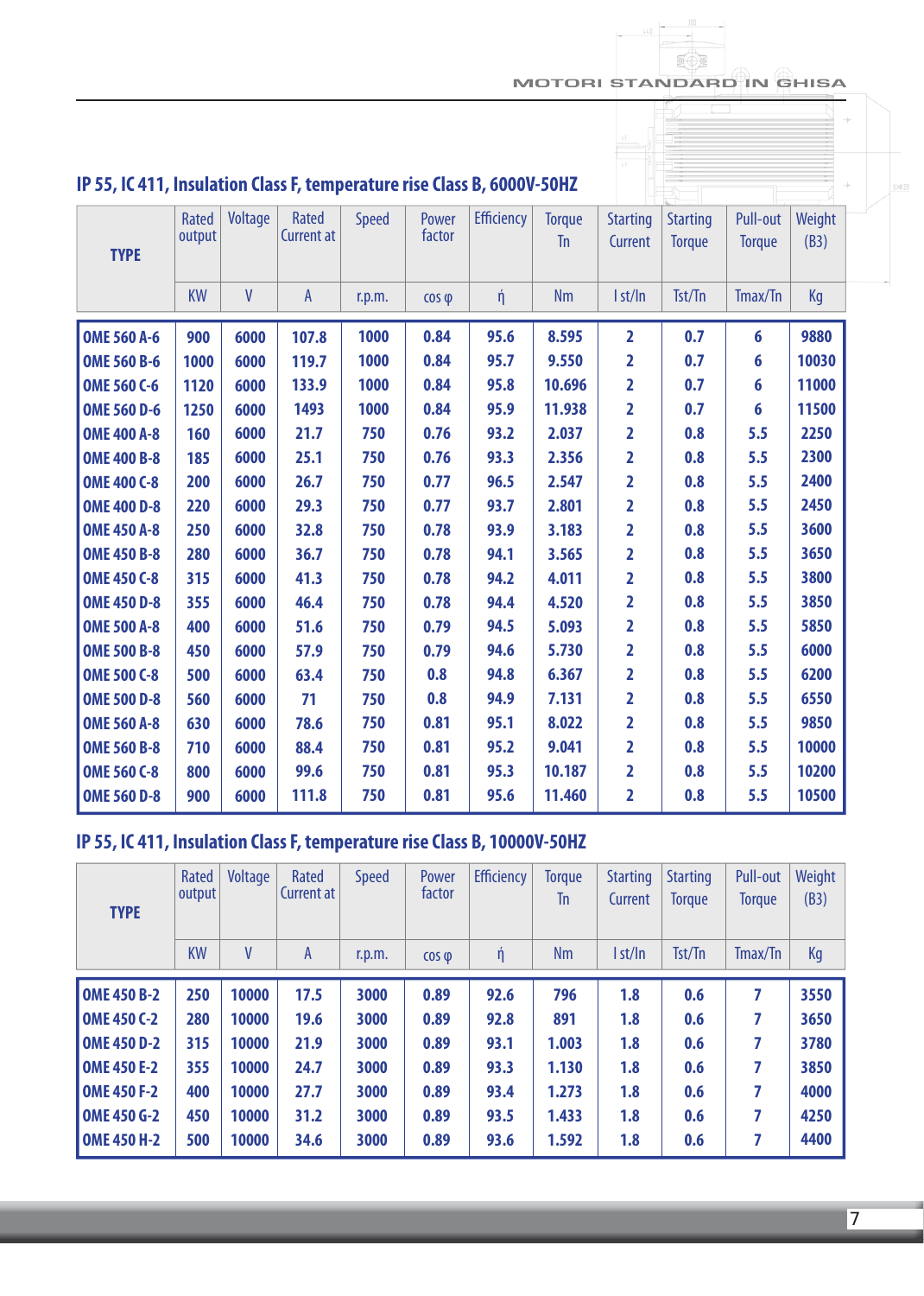

| <b>TYPE</b>        | <b>Rated</b><br>output | Voltage | Rated<br><b>Current at</b> | <b>Speed</b> | Power<br>factor | <b>Efficiency</b> | <b>Torque</b><br><b>Tn</b> | <b>Starting</b><br>Current | <b>Starting</b><br><b>Torque</b> | Pull-out<br><b>Torque</b> | Weight<br>(B3) |
|--------------------|------------------------|---------|----------------------------|--------------|-----------------|-------------------|----------------------------|----------------------------|----------------------------------|---------------------------|----------------|
|                    | <b>KW</b>              | V       | A                          | r.p.m.       | $\cos \varphi$  | ή                 | <b>Nm</b>                  | I st/In                    | Tst/Tn                           | Tmax/Tn                   | Kg             |
| <b>OME 500 B-2</b> | 560                    | 10000   | 38.3                       | 3000         | 0.9             | 93.7              | 1.783                      | 1,8                        | 0.6                              | $\overline{7}$            | 5450           |
| <b>OME 500 C-2</b> | 630                    | 10000   | 43.1                       | 3000         | 0.9             | 93.8              | 2.006                      | 1,8                        | 0.6                              | $\overline{7}$            | 5550           |
| <b>OME 500 D-2</b> | 710                    | 10000   | 48.5                       | 3000         | 0.9             | 93.9              | 2.260                      | 1,8                        | 0.6                              | 7                         | 5800           |
| <b>OME 500 E-2</b> | 800                    | 10000   | 54.6                       | 3000         | 0.9             | 94                | 2.547                      | 1,8                        | 0.6                              | $\overline{7}$            | 5950           |
| <b>OME 500 F-2</b> | 900                    | 10000   | 61.3                       | 3000         | 0.9             | 94.2              | 2.865                      | 1,8                        | 0.6                              | 7                         | 6200           |
| <b>OME 560 C-2</b> | 1000                   | 10000   | 67.2                       | 3000         | 0.91            | 94.4              | 3.183                      | 1,8                        | 0.7                              | 7                         | 9550           |
| <b>OME 560 D-2</b> | 1120                   | 10000   | 75.2                       | 3000         | 0.91            | 94.5              | 3.565                      | 1,8                        | 0.7                              | $\overline{7}$            | 11050          |
| <b>OME 560 E-2</b> | 1250                   | 10000   | 83.8                       | 3000         | 0.91            | 94.6              | 3.979                      | 1,8                        | 0.7                              | $\overline{7}$            | 11320          |
| <b>OME 450 A-4</b> | 250                    | 10000   | 18.3                       | 1500         | 0.85            | 92.6              | 1.592                      | 1,8                        | 0.7                              | 7                         | 3450           |
| <b>OME 450 B-4</b> | 280                    | 10000   | 20.3                       | 1500         | 0.85            | 92.7              | 1.783                      | 1,8                        | 0.7                              | $\overline{7}$            | 3520           |
| <b>OME 450 C-4</b> | 315                    | 10000   | 22.7                       | 1500         | 0.86            | 93.2              | 2.006                      | 1,8                        | 0.7                              | $\overline{7}$            | 3600           |
| <b>OME 450 D-4</b> | 355                    | 10000   | 25.5                       | 1500         | 0.86            | 93.5              | 2.260                      | 1,8                        | 0.7                              | 7                         | 3750           |
| <b>OME 450 E-4</b> | 400                    | 10000   | 28.7                       | 1500         | 0.86            | 93.6              | 2.547                      | 1,8                        | 0.7                              | $\overline{7}$            | 3850           |
| <b>OME 450 F-4</b> | 450                    | 10000   | 32.2                       | 1500         | 0.86            | 93.8              | 2.865                      | 1,8                        | 0.7                              | 7                         | 4000           |
| <b>OME 450 G-4</b> | 500                    | 10000   | 35.1                       | 1500         | 0.88            | 93.4              | 3.183                      | 1,8                        | 0.7                              | 7                         | 4230           |
| <b>OME 450 H-4</b> | 560                    | 10000   | 38.6                       | 1500         | 0.89            | 94                | 3.565                      | 1,8                        | 0.7                              | $\overline{7}$            | 4400           |
| <b>OME 500 A-4</b> | 500                    | 10000   | 35.3                       | 1500         | 0.87            | 94                | 3.183                      | 1,8                        | 0.7                              | 7                         | 5450           |
| <b>OME 500 B-4</b> | 56'                    | 10000   | 39.5                       | 1500         | 0.87            | 94.2              | 3.565                      | 1,8                        | 0.7                              | 7                         | 5550           |
| <b>OME 500 C-4</b> | 630                    | 10000   | 44.3                       | 1500         | 0.87            | 94.4              | 4.011                      | 1,8                        | 0.7                              | $\overline{7}$            | 5800           |
| <b>OME 500 D-4</b> | 710                    | 10000   | 49.6                       | 1500         | 0.87            | 95                | 4.520                      | 1,8                        | 0.7                              | $\overline{7}$            | 5950           |
| <b>OME 500 E-4</b> | 800                    | 10000   | 55.8                       | 1500         | 0.87            | 95.1              | 5.093                      | 1,8                        | 0.7                              | 7                         | 6100           |
| <b>OME 500 F-4</b> | 900                    | 10000   | 61.8                       | 1500         | 0.89            | 94.4              | 5.730                      | 1,8                        | 0.7                              | $\overline{7}$            | 6350           |
| <b>OME 560 C-4</b> | 1000                   | 10000   | 68.8                       | 1500         | 0.88            | 95.3              | 6.367                      | 1,8                        | 0.7                              | 7                         | 9850           |
| <b>OME 560 D-4</b> | 1120                   | 10000   | 77                         | 1500         | 0.88            | 95.4              | 7.131                      | 1,8                        | 0.7                              | $\overline{\mathbf{z}}$   | 11000          |
| <b>OME 560 E-4</b> | 1250                   | 10000   | 84.6                       | 1500         | 0.9             | 94.8              | 7.958                      | 1,8                        | 0.7                              | 7                         | 11200          |
| <b>OME 450 C-6</b> | 220                    | 10000   | 16.8                       | 1000         | 0.82            | 92.3              | 2.101                      | 1,8                        | 0.7                              | 6                         | 3450           |
| <b>OME 450 D-6</b> | 250                    | 10000   | 19.1                       | 1000         | 0.82            | 92.4              | 2.388                      | 1,8                        | 0.7                              | 6                         | 3550           |
| <b>OME 450 E-6</b> | 280                    | 10000   | 21                         | 1000         | 0.83            | 92.7              | 2.674                      | 1,8                        | 0.7                              | 6                         | 3650           |
| <b>OME 450 F-6</b> | 315                    | 10000   | 23.6                       | 1000         | 0.83            | 92.8              | 3.008                      | 1,8                        | 0.7                              | 6                         | 3800           |
| <b>OME 450 G-6</b> | 355                    | 10000   | 26.5                       | 1000         | 0.84            | 93.1              | 3.390                      | 1,8                        | 0.7                              | 6                         | 3950           |
| <b>OME 450 H-6</b> | 400                    | 10000   | 29.6                       | 1000         | 0.84            | 92.9              | 3.820                      | 1,8                        | 0.7                              | 6                         | 4230           |
| <b>OME 500 B-6</b> | 400                    | 10000   | 29.8                       | 1000         | 0.83            | 93.3              | 3.820                      | 1,8                        | 0.7                              | 6                         | 5400           |
| <b>OME 500 C-6</b> | 450                    | 10000   | 33.5                       | 1000         | 0.83            | 93.5              | 4.298                      | 1,8                        | 0.7                              | 6                         | 5550           |

 $6 \times 28$ 

THE ST

 $\overline{\mathbb{L}}$ 

1,

HEITTELA

 $rac{1010}{740}$ 

F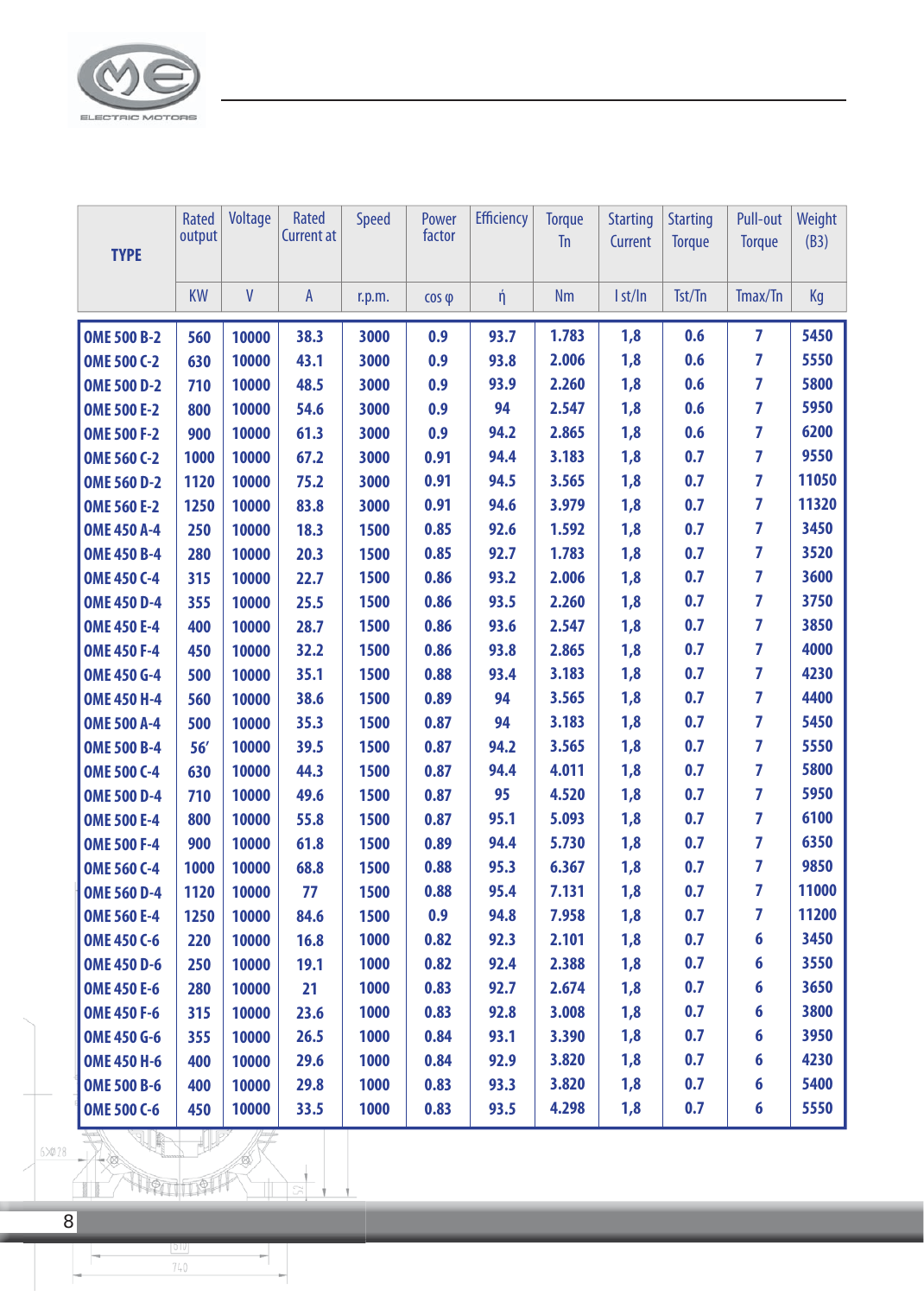MOTORI STANDARD IN GHISA fia e

 $6 \times 28$ 

 $\begin{array}{c|c|c|c|c} \hline & & & & 380 & \\ \hline & & & & & \\ \hline & & & & & \\ \hline & & & & & \\ \hline & & & & & \\ \hline & & & & & \\ \hline & & & & & \\ \hline & & & & & \\ \hline & & & & & \\ \hline & & & & & \\ \hline & & & & & & \\ \hline & & & & & & \\ \hline & & & & & & \\ \hline & & & & & & \\ \hline & & & & & & & \\ \hline & & & & & & & \\ \hline & & & & & & & \\ \hline & & & & & & & \\ \hline & & & & & & & & \\ \hline & & & & & & & & \\ \hline$ 

| IP 55, IC 411, Insulation Class F, temperature rise Class B, 10000V-50HZ |                 |         |                            |              |                 |                   |                            |                            |                                  |                           |                |
|--------------------------------------------------------------------------|-----------------|---------|----------------------------|--------------|-----------------|-------------------|----------------------------|----------------------------|----------------------------------|---------------------------|----------------|
| <b>TYPE</b>                                                              | Rated<br>output | Voltage | Rated<br><b>Current at</b> | <b>Speed</b> | Power<br>factor | <b>Efficiency</b> | <b>Torque</b><br><b>Tn</b> | <b>Starting</b><br>Current | <b>Starting</b><br><b>Torque</b> | Pull-out<br><b>Torque</b> | Weight<br>(B3) |
|                                                                          | <b>KW</b>       | V       | $\mathsf{A}$               | r.p.m.       | $\cos \varphi$  | ή                 | <b>Nm</b>                  | I st/In                    | Tst/Tn                           | Tmax/Tn                   | Kg             |
| <b>OME 560 B-6</b>                                                       | 710             | 10000   | 51.6                       | 1000         | 0.84            | 94.6              | 6.781                      | 1.8                        | 0.7                              | 6                         | 9800           |
| <b>OME 560 C-6</b>                                                       | 800             | 10000   | 58.1                       | 1000         | 0.84            | 94.7              | 7.640                      | 1.8                        | 0.7                              | 6                         | 10000          |
| <b>OME 560 D-6</b>                                                       | 900             | 10000   | 64                         | 1000         | 0.86            | 94.3              | 8.595                      | 1.8                        | 0.7                              | 6                         | 10200          |
| <b>OME 560 E-6</b>                                                       | 1000            | 10000   | 71.1                       | 1000         | 0.86            | 94.4              | 9.550                      | 1.8                        | 0.7                              | 6                         | 10350          |
| <b>OME 500 A-8</b>                                                       | 250             | 10000   | 20.2                       | 750          | 0.77            | 92.6              | 3.183                      | 1.8                        | 0.7                              | 6                         | 5430           |
| <b>OME 500 B-8</b>                                                       | 280             | 10000   | 22.6                       | 750          | 0.77            | 92.7              | 3.565                      | 1.8                        | 0.7                              | 6                         | 5660           |
| <b>OME 500 C-8</b>                                                       | 315             | 10000   | 25.5                       | 750          | 0.77            | 92.8              | 4.011                      | 1.8                        | 0.7                              | 6                         | 5700           |
| <b>OME 500 D-8</b>                                                       | 355             | 10000   | 28.6                       | 750          | 0.77            | 93.1              | 4.520                      | 1.8                        | 0.7                              | 6                         | 5760           |
| <b>OME 500 E-8</b>                                                       | 400             | 10000   | 31.8                       | 750          | 0.78            | 93.2              | 5.093                      | 1.8                        | 0.7                              | 6                         | 5820           |
| <b>OME 500 F-8</b>                                                       | 450             | 10000   | 33.6                       | 750          | 0.83            | 93.1              | 5.730                      | 1.8                        | 0.7                              | 6                         | 6150           |
| <b>OME 560 B-8</b>                                                       | 500             | 10000   | 39                         | 750          | 0.79            | 93.8              | 6.367                      | 1.8                        | 0.7                              | 6                         | 8100           |
| <b>OME 560 C-8</b>                                                       | 560             | 10000   | 43.6                       | 750          | 0.79            | 93.9              | 7.131                      | 1.8                        | 0.7                              | 6                         | 8300           |
| <b>OME 560 D-8</b>                                                       | 630             | 10000   | 46.4                       | 750          | 0.83            | 94.4              | 8.022                      | 1.8                        | 0.7                              | 6                         | 8500           |
| <b>OME 560 E-8</b>                                                       | 710             | 10000   | 52.7                       | 750          | 0.83            | 93.8              | 9.041                      | 1.8                        | 0.7                              | 6                         | 8800           |
| <b>OME 500 C-10</b>                                                      | 220             | 10000   | 18.6                       | 600          | 0.74            | 92.1              | 3.502                      | 1.8                        | 0.7                              | 5.5                       | 10800          |
| <b>OME 500 D-10</b>                                                      | 250             | 10000   | 21.2                       | 600          | 0.74            | 92.2              | 3.979                      | 1.8                        | 0.7                              | 5.5                       | 11200          |
| <b>OME 500 E-10</b>                                                      | 280             | 10000   | 23.6                       | 600          | 0.74            | 92.4              | 4.457                      | 1.8                        | 0.7                              | 5.5                       | 12000          |
| <b>OME 500 F-10</b>                                                      | 315             | 10000   | 26.5                       | 600          | 0.74            | 92.6              | 5.014                      | 1.8                        | 0.7                              | 5.5                       | 5760           |
| <b>OME 560 A-10</b>                                                      | 355             | 10000   | 29.4                       | 600          | 0.75            | 92.8              | 5.650                      | 1.8                        | 0.7                              | 6                         | 5930           |
| <b>OME 560 B-10</b>                                                      | 400             | 10000   | 33.1                       | 600          | 0.75            | 93                | 6.367                      | 1.8                        | 0.7                              | 6                         | 6120           |
| <b>OME 560 C-10</b>                                                      | 450             | 10000   | 36.2                       | 600          | 0.77            | 93.2              | 7.163                      | 1.8                        | 0.7                              | 6                         | 7350           |
| <b>OME 560 D-10</b>                                                      | 500             | 10000   | 40.1                       | 600          | 0.77            | 93.4              | 7.958                      | 1.8                        | 0.7                              | 6                         | 7500           |
| <b>OME 560 E-10</b>                                                      | 560             | 10000   | 44.3                       | 600          | 0.78            | 93.5              | 8.913                      | 1.8                        | 0.7                              | 6                         | 7850           |
| <b>OME 560 A-12</b>                                                      | 250             | 10000   | 21.5                       | 500          | 0.73            | 92                | 4.775                      | 1.8                        | 0.7                              | 6                         | 8100           |
| <b>OME 560 B-12</b>                                                      | 280             | 10000   | 24                         | 500          | 0.73            | 92.1              | 5.348                      | 1.8                        | 0.7                              | 6                         | 8300           |
| <b>OME 560 C-12</b>                                                      | 315             | 10000   | 27                         | 500          | 0.73            | 92.3              | 6.017                      | 1.8                        | 0.7                              | 6                         | 8600           |
| <b>OME 560 D-12</b>                                                      | 355             | 10000   | 30.4                       | 500          | 0.73            | 92.5              | 6.781                      | 1.8                        | 0.7                              | 6                         | 11000          |
| <b>OME 560 E-12</b>                                                      | 400             | 10000   | 34.1                       | 500          | 0.73            | 92.7              | 7.640                      | 1.8                        | 0.7                              | 6                         | 11400          |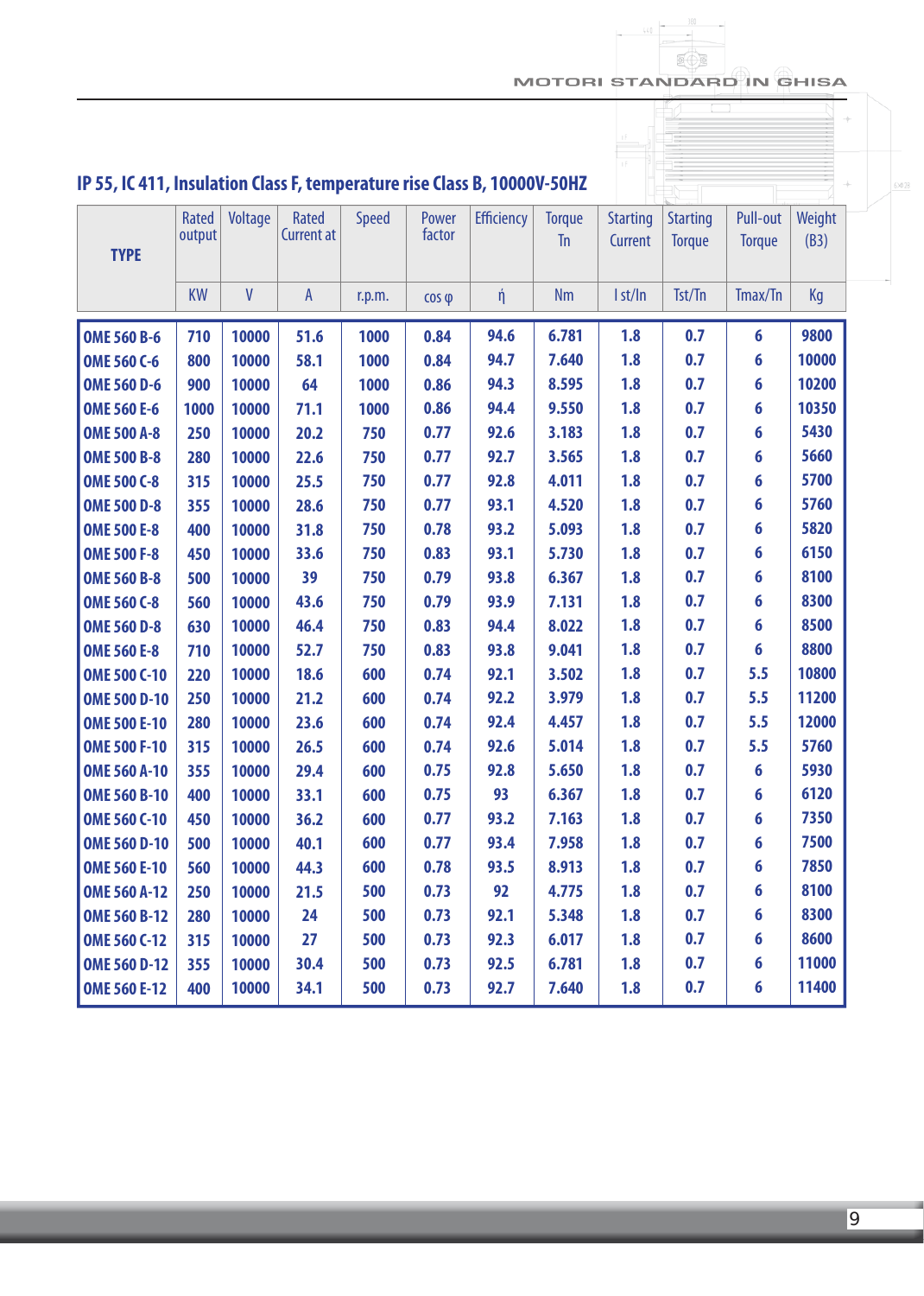

# **B 3 Mounting and overall dimensions**



H 355 - 400



H450<sup>-</sup>560

|                      | <b>CAST IRON FRAME</b> |      |               |     |     |    |      |     |                                         |           |           |      |           |             |
|----------------------|------------------------|------|---------------|-----|-----|----|------|-----|-----------------------------------------|-----------|-----------|------|-----------|-------------|
| <b>ENGINE</b>        |                        |      |               |     |     |    |      |     | <b>GENERAL ASSEMBLY SIZE DIMENSIONS</b> |           |           |      |           |             |
| <b>DIMENSIONS</b>    | A                      | B    | C             | D   | E   | F  | G    | H   | K                                       | <b>AD</b> | <b>HD</b> | L    | <b>BB</b> | <b>AB</b>   |
|                      |                        |      |               |     |     |    |      |     |                                         |           |           |      |           |             |
| OME 355 - 2          | 630                    | 900  | 254           | 75  | 140 | 20 | 67,5 | 355 | 28                                      | 860       | 1250      | 2000 | 1110      | 750         |
| OME 355 - 4 $\sim$ 8 | 630                    | 900  | 254           | 100 | 210 | 28 | 90   | 355 | 28                                      | 860       | 1250      | 2000 | 1110      | 750         |
| OME 400 - 2          | 710                    | 1000 | 280           | 85  | 170 | 22 | 76   | 400 | 35                                      | 860       | 1340      | 2200 | 1200      | 870         |
| OME 400 - 4 $\sim$ 8 | 710                    | 1000 | 280           | 110 | 210 | 28 | 100  | 400 | 35                                      | 860       | 1340      | 2200 | 1200      | 870         |
| OME 450 - 2          | 800                    | 1120 | 280           | 95  | 170 | 25 | 86   | 450 | 35                                      | 930       | 1200      | 2310 | 1340      | 950         |
| OME 450 - 4          | 800                    | 1120 | 280           | 120 | 210 | 32 | 109  | 450 | 35                                      | 930       | 1200      | 2310 | 1340      | 950         |
| OME 450 - 6 $\sim$ 8 | 800                    | 1120 | 280           | 130 | 250 | 32 | 119  | 450 | 35                                      | 930       | 1200      | 2310 | 1340      | 950         |
| <b>OME 500 - 2</b>   | 900                    | 1250 | $\mathbf{C}'$ | 110 | 210 | 28 | 100  | 500 | 42                                      | 970       | 1280      | 2610 | 1490      | 1080        |
| <b>OME 500 - 4</b>   | 900                    | 1250 | 315           | 130 | 250 | 32 | 119  | 500 | 42                                      | 970       | 1280      | 2610 | 1490      | 1080        |
| OME 500 - 6 $\sim$ 8 | 900                    | 1250 | 315           | 140 | 250 | 36 | 128  | 500 | 42                                      | 970       | 1280      | 2610 | 1490      | 1080        |
| OME 560 - 2          | 1000                   | 1400 | $\mathbf{C}'$ | 130 | 250 | 32 | 119  | 560 | 42                                      | 1030      | 1380      | 2900 | 1680      | 1180        |
| OME 560 - 4          | 1000                   | 1400 | 355           | 150 | 250 | 36 | 138  | 560 | 42                                      | 1030      | 1380      | 2900 | 1680      | 1180        |
| OME 560 - 6 $\sim$ 8 | 1000                   | 1400 | 355           | 160 | 300 | 40 | 147  | 560 | 42                                      | 1030      | 1380      | 2900 |           | 1680   1180 |



٦.

 $\overline{\phantom{a}}$